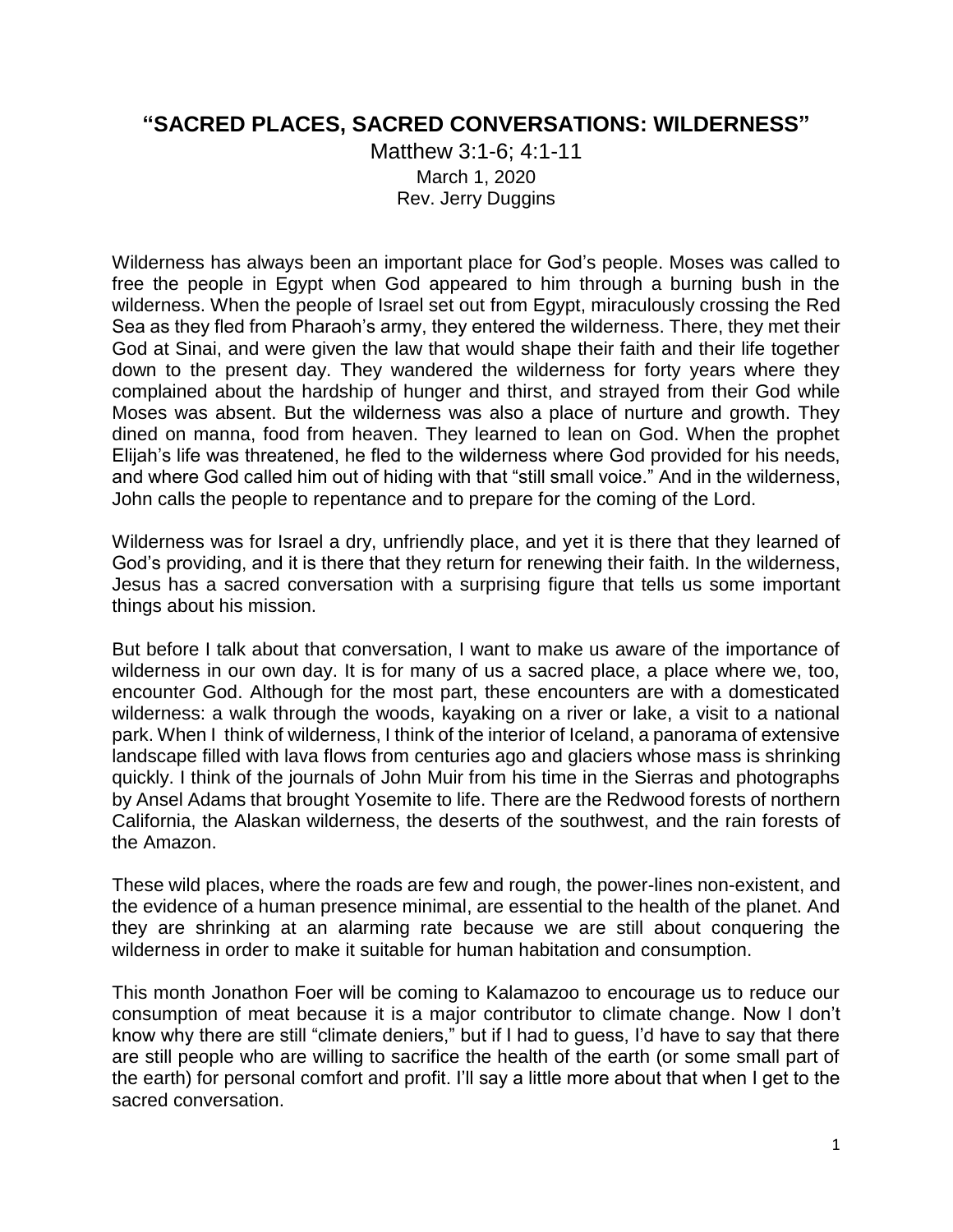But here's the reality we're dealing with today. The pollutants in the air that threaten human health in many cities around the world are mostly the result of human activity that was designed to make our lives easier and more comfortable. The world is continuing to pump pollutants into the air at a faster rate than the earth can cleanse it. It doesn't matter whether you call it climate change or not. The responses called for to address the pollution of our air, water, and land are the same. Climate change action is not just about slowing the rise of the earth's temperature, it's about slowing the rate of environmental devastation that threatens the quality of our lives. Our efforts to make life easier and more comfortable are destroying the planet.

Wilderness was one thing that was slowing the earth's decline. Large tracts of old growth and rain forests were cleaning the air. The great marshes that lined the coast lands were cleansing the water and mitigating the rate of sea level rise. The last I heard, only 2-4 % of the land in this country is still wilderness.

It was sacred for Israel as a place to encounter God. It is sacred for us as the rare place yet untouched by human greed and consumption. And when we gaze out over the Grand Canyon or view a panorama of the Rockies or wander through an old growth forest, or visit the desert in bloom, wilderness is a place where we, too, can recognize the creator.

It is not a mistake that John is in the wilderness preaching a baptism of repentance, calling for a renewal of faith, and announcing the coming presence of God. Wilderness is the perfect place to begin a sacred conversation. But for Jesus, it's the place where temptation occurs.

We should try not to get hung up on the tempter. It doesn't matter whether the devil was real or an individual or one side of the conscience balancing on Jesus' shoulder. If we take anything from the presence of the devil, it need be no more than that Jesus stood against whatever was wrong in the world. The temptations themselves are the more important part of the conversation.

The first distraction is food, not surprising after fasting forty days. But the temptation is not about the food. "If you are the Son of God," begins the tempter. The forty days is up. The fast should be over. Jesus is famished, and as a child of God, he certainly has the ability to change rocks into bread. Later he will multiply the loaves in order to feed a multitude. He could have been all about the food. There were lots of hungry people in Palestine, but he didn't feed them all. He didn't come parading into the world righting every injustice, overthrowing the Roman armies. He didn't come to do that, to make bread for himself, to demonstrate his power and authority.

We need bread for the body, but we need more than that to thrive. We need words that come from God. We are more than our bodies. We are children of God. Sometimes we are too busy consuming things, seeing to our perceived bodily needs, enriching our lives with stuff, that we miss the word that God has for us. We've been so afraid that we wouldn't have enough gas for our cars or oil to lubricate our machines and produce our